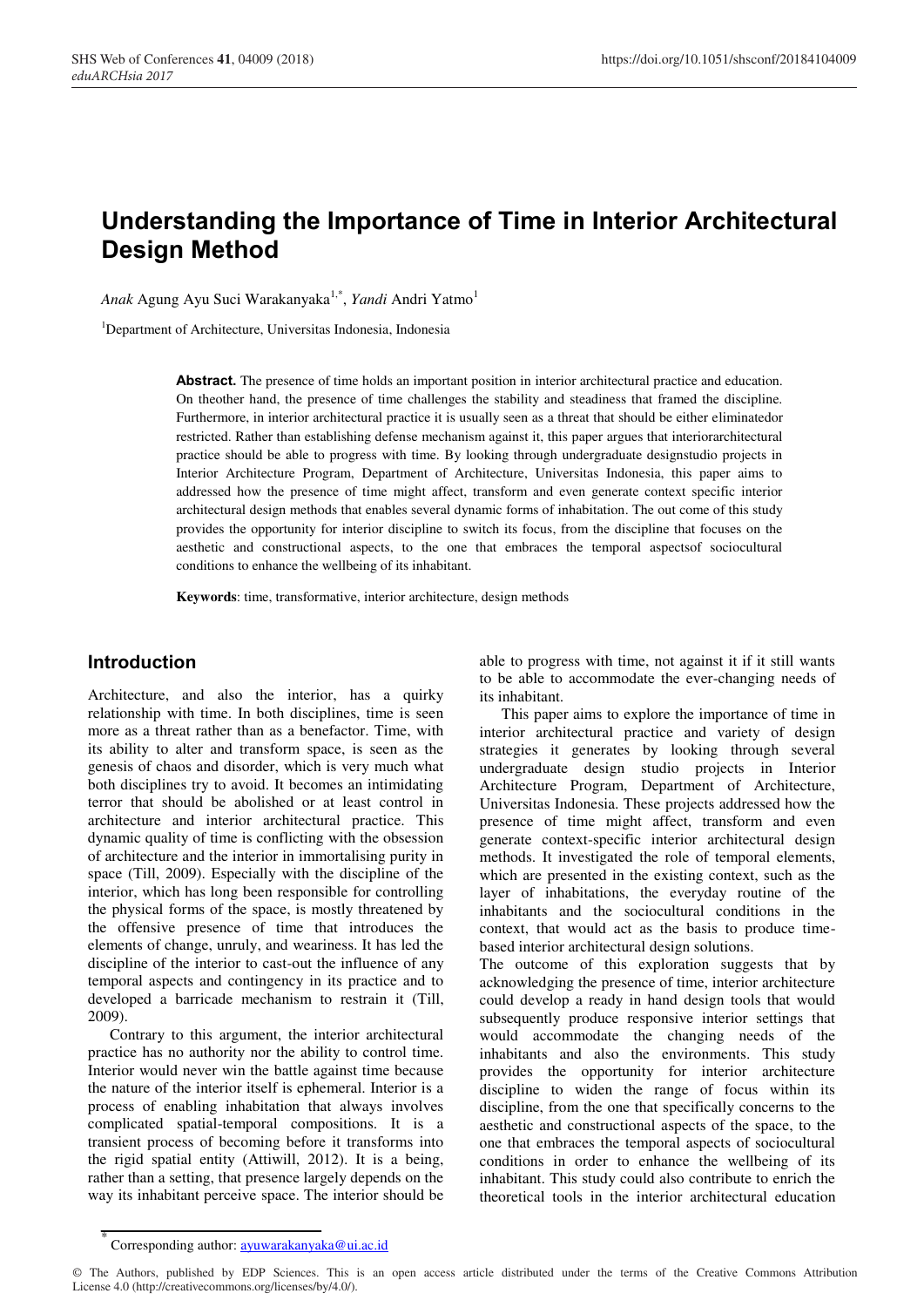that often suffered from its image as an intellectually lightweight discipline.

# **The Power of Time**

Time, like the "outside", is a dreadful concept for the traditional interior architectural practice. Time, and so the "outside", is occupied by the immeasurable and the arbitrary (Bachelard, 2006), a concept in which the interior, the practice that was only operating from the "inside", could not fathom. It is the immediate threat to the value that the interior holds dear: control, order and familiarity. Time has the ability to produce temporal conditions such as weathering, programmatic changes, and accidents that would challenge the immutable authority of the interior architectural practice (Till, 1996). This correlation makes the practice of the interior develop certain attitude towards time. It either eliminates it all together or attempts to restrain any temporary possible variables in its design process.

Since modernity, the practice of the interior has been in a long battle to overpower time. It employs various strategies to help them reach a certain level of "purity", where they imagine that space is always in its perfect condition, regardless how harsh the reality is. It attempts to "freeze time, to hold onto that perfected moment of the completion of the building for as long as possible before and after the event" (Till, 1996, p.2). It utilises technology to banish any trace of time and generates the flawless, shiny and lasting image of the interior space where there is no dirt, accident and weather (Till, 1996). The architects and the designers believe that they have the full authority to set a certain limit to time to meet the terms of their design. This understanding has led the interior architectural practice to progress in the fairy tale, where it far removes from the contingent world which space will eventually occupy (Till, 2009). The interior believe that time is just an unproblematic universal, where they could get hold on to it on formal grounds (Till, 2009). It introduces time as aesthetic criteria, where it could be freeze and fold as a form or ornament. What they often do not realise is that this control is only achieved representationally and could never be applied in real life (Till, 1996). In reality, interior, as well as architecture, is a very dependent subject that affairs are not only determined by the architects as its "creator" but also contingent upon the spatial-temporal conditions of its inhabitant and its context.

The design of interior space is always vulnerable to the authority of the time. It exists IN time, not the other way around (Till, 1996). Acknowledging the importance of time does not mean that the interior practice should imitate the quality of time, let alone reproduce it, but to try to make sense of it "so as to know how to operate within them" (Till, 1996, p.5). By accepting that the interior is at the mercy of time, the practice of the interior should be conscious and progressing with the dynamic implications of time, such as programmatic and physical changes of the space. For this to happen, the interior architectural practice should shift its attention from the "superior cultural narratives", creating the perfect setting, to shift into the world of the everyday (Till, 1996). The everyday is the site of the ephemeral and it is by addressing the everyday, the interior architectural practice could generate an interior space that could accommodate the ever-changing

needs of its inhabitant (Till, 1996).

# **The Temporal Nature of Interior Practice**

The traditional practice of the interior, with it excessive fear of time, proposed that interior is a substantive being, which has a separate entity with the rest of its environment (Attiwill, 2012). But the recent theoretical progression of the discipline shown that the practice of the interior is shifting "from foregrounding things to processes, from the individual to process of individuation, from form to information, (and this is our highlight) from space to time and movement" (Attiwill, 2012, p.1). Interior space is generated in the midst of flux and the product of the complex temporal-spatial compositions of its inhabitant and its context. It acknowledges that time has a crucial role in the production of the interior space in to enable inhabitation. The shift in the discipline is based on the thorough look on how our modern society inhabits space. The way we inhabit space changes from time to time according to the shift of sociopolitical affairs, technological advancement and the progression of lifestyle. At the moment, our society lives in the state of "atopia" where we are belonged nowhere except exactly in permanent "intransit-condition" (Verschaffel, 2012). This makes the interior, as the discipline that is supposed to provide inhabitation should be able to accommodate our nomadic ways of living. It should not be pre-determined for our mode of inhabitation that involves constant changes requires continuous adjustment.

By nature, the interior is dealing with the transformation of a given space; it is dealing with a situation that is continuously made and re-made (Brooker and Stone, 2007 and Attiwill, 2012). Interior space "'is not made just once, but is made and remade over and over again each time it is represented through another medium, each time its surrounding change, each time different people experience it" (Forty in Borden, 2006, p.50). This statement reflects that adjustment and temporality are the essence of the interior space in providing the physical and emotional wellbeing of its inhabitants. This adaptive nature of the interior is supported by a permeable boundary of the practice. Interior space is no longer just the room inside of the building; rather its territory is highly depending on how the body manoeuvre between the objects and space (Borden, 2006). It is not restricted to any physical form or placement; rather it is depending on its inhabitant state of affairs at the particular moment in time. Thus, interior should not be seen as a substantive being but as a process of becoming, as a product of a complicated relationship between space and time that enables inhabitation (Attiwill, 2012).

This made the interior architectural practice should develop a slightly different attitude towards time compared to the architectural practice. Dealing with an existing system makes the interior has to be a fleeting condition, where it supposed to be a set of "constantly shifting relationships between space and its users" (Lim, 2011, p.134). This is supported by McCarthy (2005) who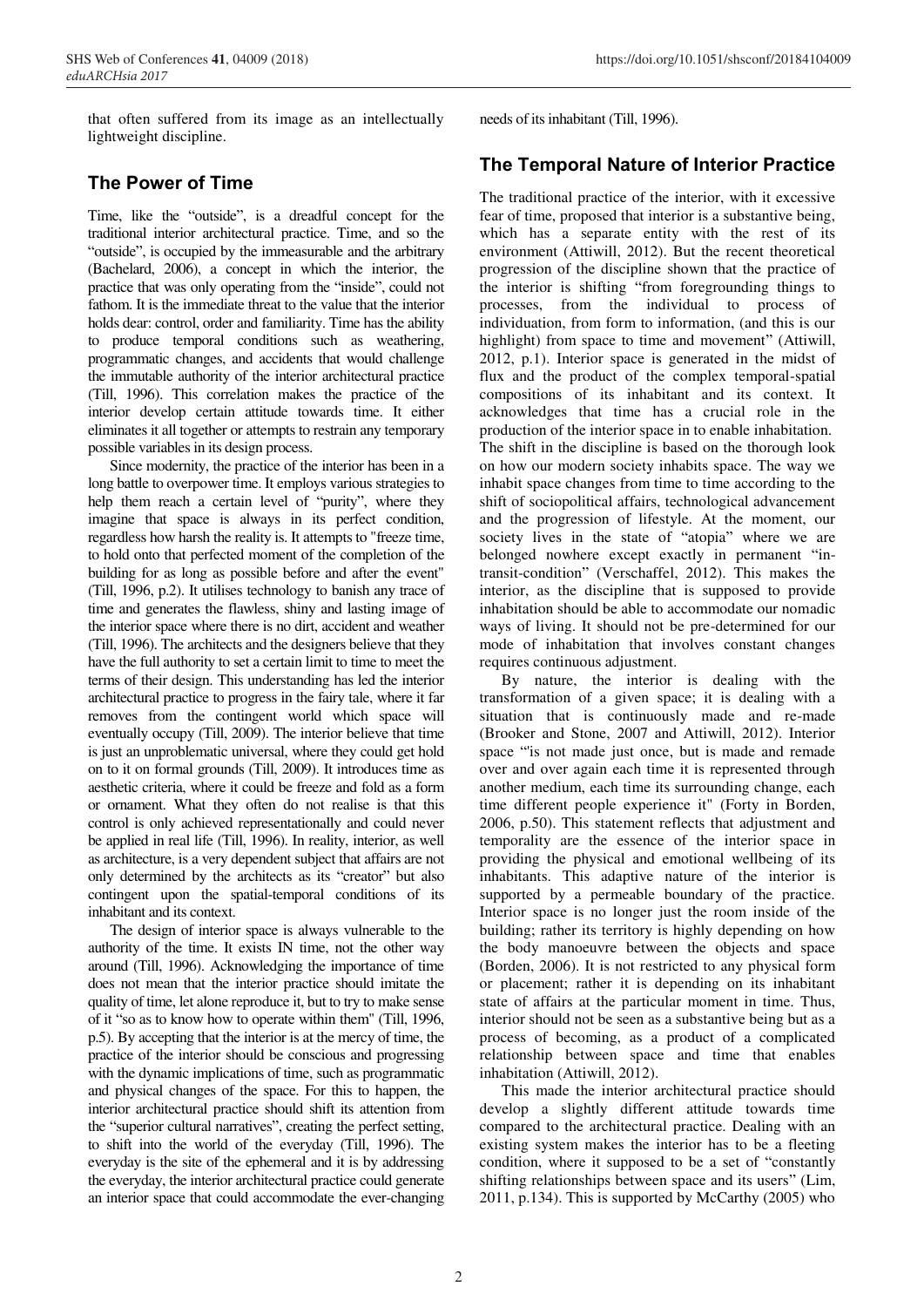stated that the practice of the interior is based on the interiority where it is not an absolute condition, rather it is a mobile and promiscuous situation, that generates the art of relationship where the limits is always redefined and renegotiated. It makes the interior not deal with the rigid layers of existing architectural space in what Frank Duffy called as "shearing layers of change" (in Brand, 1994). Instead, the interior is dealing with the most mundane, temporal and high-frequency layers of change such as the layer of service, space plan, stuff and soul (Brand, 1994). By addressing these layers of change in its design process, the interior architectural practice would generate an adaptive and responsive interior system that is able to progress with the dynamic needs of its inhabitants. This system adopts the system of nature where there is a continuous feedback loop of change that makes the inhabitation setting get to be harmonious (Brand, 1994). This understanding of time gives the possibility of the interior space to learn and progress together with its inhabitants.

There is a need to introduce interior architectural design method which includes tools, strategy and tactic that would focus on how to progressing along with the temporal aspect of inhabitation and also to cope with the unpredictability of the context. Moving away from the traditional conception of the interior, Attiwill (2013) suggests a proposition of "interiorizt" which makes the interior should not be seen as an object, entity or even space, but as a product of interiorization, "a making habitable through a process of selection and arrangement to produce an intensive space; a temporal consistency, a 'fabrication of space' which enables inhabitation" (Attiwill, 2012, p.5).

The idea of interiorizt suggests that the practice of the interior should not tackle the challenging nature of time, but instead should address it as "a creative problematic through design" (Attiwill, 2013, p.107). It makes the art of the interior is distinct from architectural tectonics where movement is not going to be frozen to generate certain ornamental form. But rather, movement, as one of the powerful components of time, becomes the main resources that reorient the way the interior practice organises, operates and dynamises its space (Attiwill, 2013). "An interior making through the production of a temporal consistency… becomes a composition of movement - "a rhythm" - that creates a space-time that enables inhabitation physically and mentally" (Attiwill, 2013, p.114).

Proposing a design method that is generated based on time and movement is a challenge to the conventional practice of the interior where the spatial programming and form finding is based on the acceptance of the inherited situations and its intolerable results. It opens up alternative ways of design thinking and address the interior as a discipline that depends on the dynamic nature of the physical and temporal situations of its environments. "In twenty-first-century design, a shift can be noted from a spatial emphasis to one of temporality in which the concept of the gesamtkunstwerk as a total work of art continues but become one of "temporary totalities, nomadic encampments or natural environments composed of aggregated assemblies"" (Attiwill, 2013, p.116). With this design proposition, it would be possible for the contemporary interior architectural practice to "achieves a sense of unity and cohesion that is provisional and dynamic, enabling engagement with contingency, temporality, and change" (Attiwill, 2013, p.116)

The key to creating the adaptive and responsive design is by putting certain levels of flexibility and allowing the design to be "wrong". Interior is the process that is made by displacements, that is why being "wrong" is the process of becoming. One of the tools to create the adaptive design is called the scenario planning, where it would not produce design plans but strategies (Brand, 1994, p.178). The differences are "where a plan is based on prediction, a strategy is designed to encompass unforeseeably changing conditions" (Brand, 1994, p.178). This creates rooms for possibilities where the inhabitants could manoeuvre according to their spatiotemporal needs, not the predefined interior. Although the regular spatial programming covers almost all the needs to create a responsive space, it is "leaving future users out of the picture, making the building all too optimal to the present and maladaptive for the future" (Brand, 1994, p.181). It adopts the law of ecology where "the more adapted an organism to present conditions, the less adaptable it can be to unknown future conditions" (Brand, 1994, p.181).

The scenario thinking allows architects and designers to start thinking the unthinkable (Brand, 1994). It develops "robust" strategy that would be viable in the variety of future (Brand, 1994). The scenario planning suggests a bottom-up approach that would let the interior space learns from its environment (Brand, 1994). By inviting and exploiting the diversity aspect of the everyday, the mundane and the ordinary scenario would emerge as a various combination of driving forces and organisation strategies that befitting the dynamic needs of its inhabitants (Brand, 1994). By allowing time to immerse in the design process, we are allowing for the emergence of the new modes of inhabitation. It also turns the occupants into an active collaborator of the interior space, where it would generate the feeling of intimacy, control and belonging.

# **Interior Architectural Design Practice in Time**

The following chapter will explore the influence of time in generating design strategies in interior architectural design practice, by looking through two undergraduate design studio projects in Interior Architecture Program, Department of Architecture, Universitas Indonesia. All of these projects implemented the scenario planning with its bottom-up approach to address a particular design issue. These projects investigate the role of temporal elements in the existing context, such as the layers of inhabitations, the everyday routine of the inhabitants and the sociocultural context.

 By exploring how these projects generate their design methods, we could investigate various adaptive and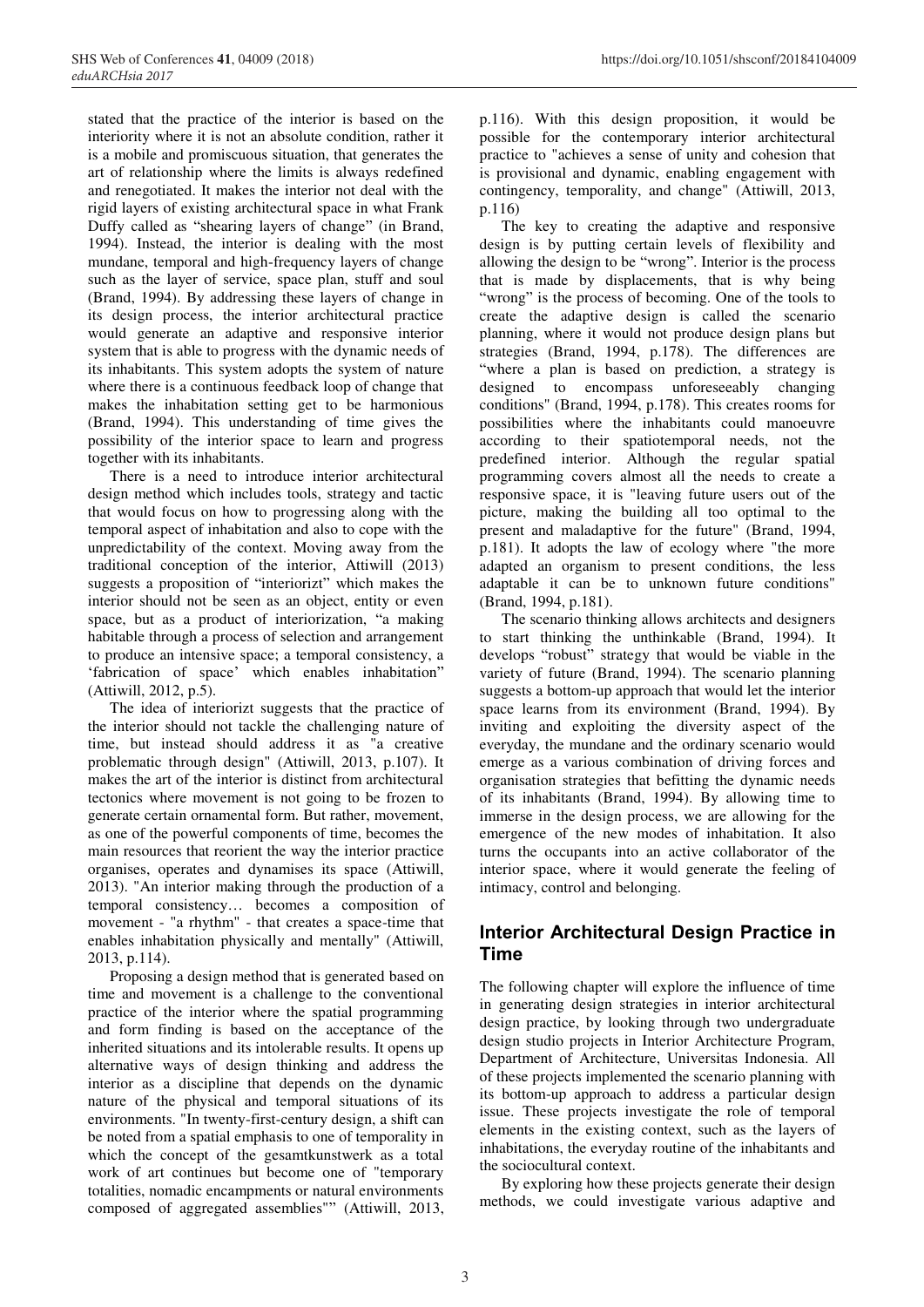responsive interior architectural design strategies that would act as the tools to produce a time-based interior space that would accommodate the ever-changing needs of our contemporary society. The highlight of using the "robust" design strategies, as shown in these projects, is the ability of the interior space to respond to any immediate change that is initiated by its inhabitant and its environment. The scenario planning could prepare the interior space to cope with such changes.

#### **Transforming existing issue into design scenarios**

This project explores the issue of the waste distributions in Lokasari neighbourhood, Central Jakarta. This project started with investigating the mundane aspects of the neighbourhood, such as: the spatial programming of the street, the traffic flow, the habit and ritual of the actors, the atmosphere and the urban calendar.

 This site is famous for its contrast atmosphere of daytime and nighttime. In daytime, the neighbourhood is mostly used as a site of formal commercial activities and parking lot. At night, the neighbourhood is famous for its entertainment and informal commercial activities, such as street vendors and street musicians. This project employed both behavioral and spatial mapping as a method to unfold the emerging issues on site. The mapping addresses all the variables that are responsible for the quality of the spatial experience in general.



**Fig. 1.** Site Mapping. Source: Kristofani, 2016.

One of the core issues was the distribution of liquid waste that affected all the activities in this neighbourhood. The production and distribution of the liquid waste involved all of the actors on site, such as: the street vendor, street musician, pedestrian, beggar and even the night escort. The mapping also found, because of the differences of activities in daytime and nighttime, some of the actors already employed the adaptive place making. For example, the street vendors use portable and collapsible tent/truck for their night commercial activities.



**Fig. 2.** Design Scenario Source: Kristofani, 2016.

 After thorough investigation, it is found that the issue could be transformed into design solution. All of the actors produced various types of liquid waste based on their consumption activities. The project attempts to exploit those consumption habit and tries to create an urban interior intervention that would not only solve the liquid waste issues, but also bring benefit and add value for the neighbourhood in general. It tries to cater multiple needs of the Lokasari's inhabitant at once.

Interior "deal with transformation of a given space" (Brooker and Stone, 2007, p.125). This argument is manifested in this project by trying to exploit the existing system to generate and support the new interior intervention. Utilizing the existing gutter and the water utility system, this project tried to address the issue of the liquid waste distribution by creating a water recycle system that could accommodate several activities surrounding water utilization. By creating scenario planning (Brand, 1994), this project came up with several possibilities on how this place would be used in both present time and also in the future (figure 2).



**Fig. 3.** Final Design. Source: Kristofani, 2016.

The final design generate from this scenario planning was not substantially temporal or collapsible that could perform immediate response of physical changes. Yet, it is incorporating time in its design process that enables it to cope and adapt with the possible changes of the activities made by the inhabitants. It develops design solution with "robust" strategies to tackle on the heart of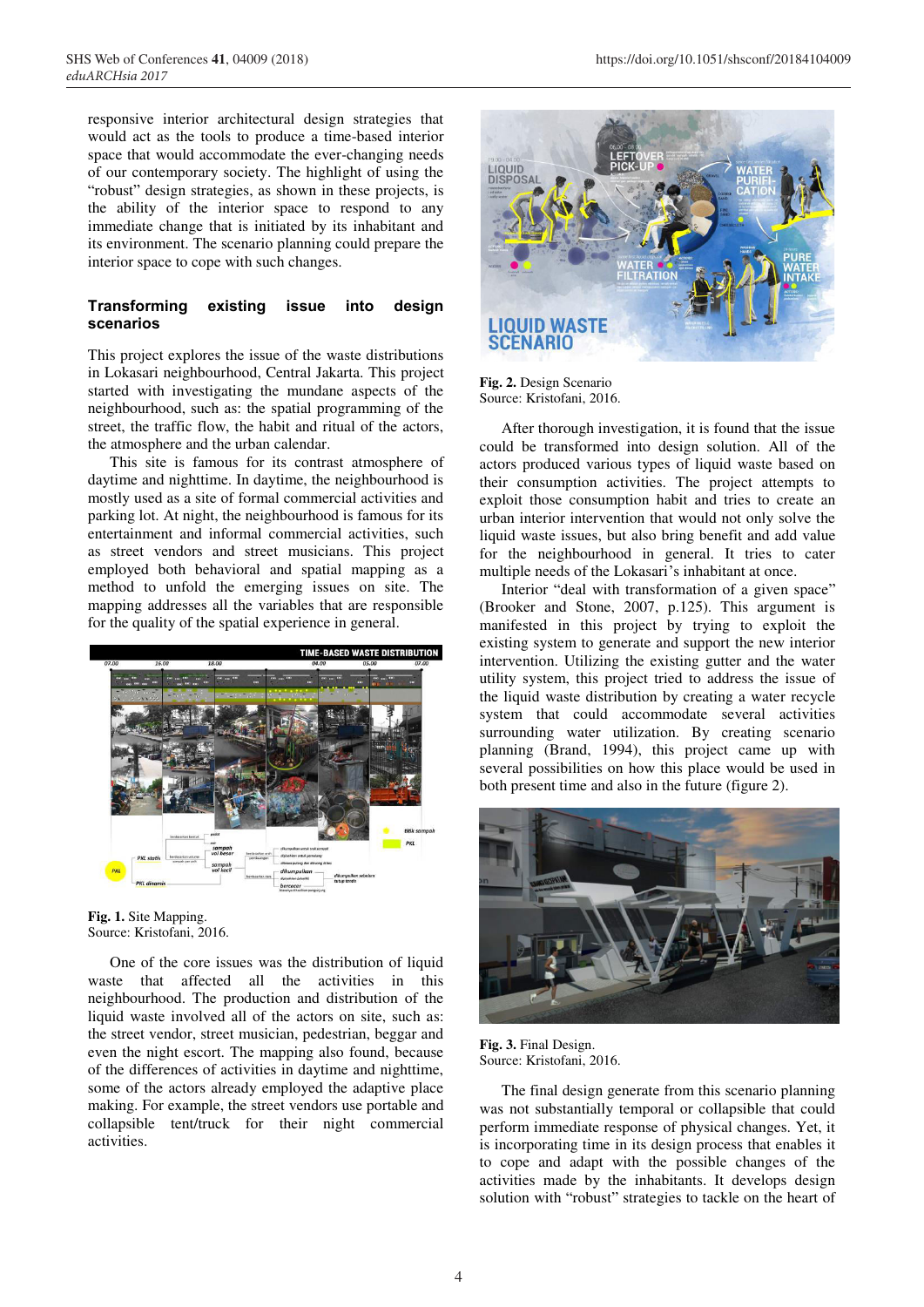the problem and make use of technology, not to get rid of the waste or dirt, but to embrace it and transform it into design tools. This design strategy gives possibilities for the inhabitants to become an active dweller where they would keep the feedback loop and grow together with the interior intervention.

#### **Generating transformative urban interior setting**

Although located on the same site, this second project addresses a whole different issue from the first project: the issue of locality and cultural identity. Quite similar with the first project, it employed behavorial and spatial mapping in investigating the unseen sociocultural issues that might affected the quality of spatial experiences in the context. The mapping suggested that the context possessed an interesting history in the entertainment culture that was rooted far before the Indonesian independence.

 Yet this locality was concealed by the current nightlife activities, which was only intended to and attracted particular target group and the presence of the street vendors, who contributed to crowdedness, waste, commodity exchange and lively atmosphere in the neighbourhoood. The site is currently developing an unpleasant image and there was almost nothing left from its former entertainment hub glory.



**Fig. 4.** User Behavorial Mapping. Source: Kosasih, 2016.

 The design solution generated from this issue was providing an urban interior setting that would accommodate all types of entertainment activities to claim back the image of Lokasari as Jakarta's entertainment hub without disturbing any existing commercial activities. By exploring the operation of how the street vendors organize and reorganize their stalls, this project proposes to create a transformative urban interior setting, therefore its forms, location and arrangement really depend on the demands of the inhabitants. In this project, the urban interior setting was generated through a series of modules and transmodules that would allow the interior setting to adapt with the immediate change of activities and accommodate various needs of entertainment activities.



**Fig.5**. Design Scenario Diagram. Source: Kosasih, 2016.

 Aside from being able to generate various forms of temporary entertainment hub in any leftover spaces, these modules could be utilized to support some of the existing commercial activities in Lokasari. The details of scenario activities and transformative nature of the interior setting could be seen in Figure 5. Employing several features of collapsibility such as merging, adding, and retracting, these modules allow the inhabitants to freely adjust the arrangement of the modules to fit their spatiotemporal needs.

 Rather than generating an exclusive interior setting to fulfill its purpose, this project brought the locality of the context - the entertainment culture, to the street where the activities actually happen. The interiorization of the street was made possible by employing the transformative spatial components that could adapt with the dynamic nature of the street. Rather than designing a rigid and high performative interior space, this project focused on exploring the ephemeral aspects of the